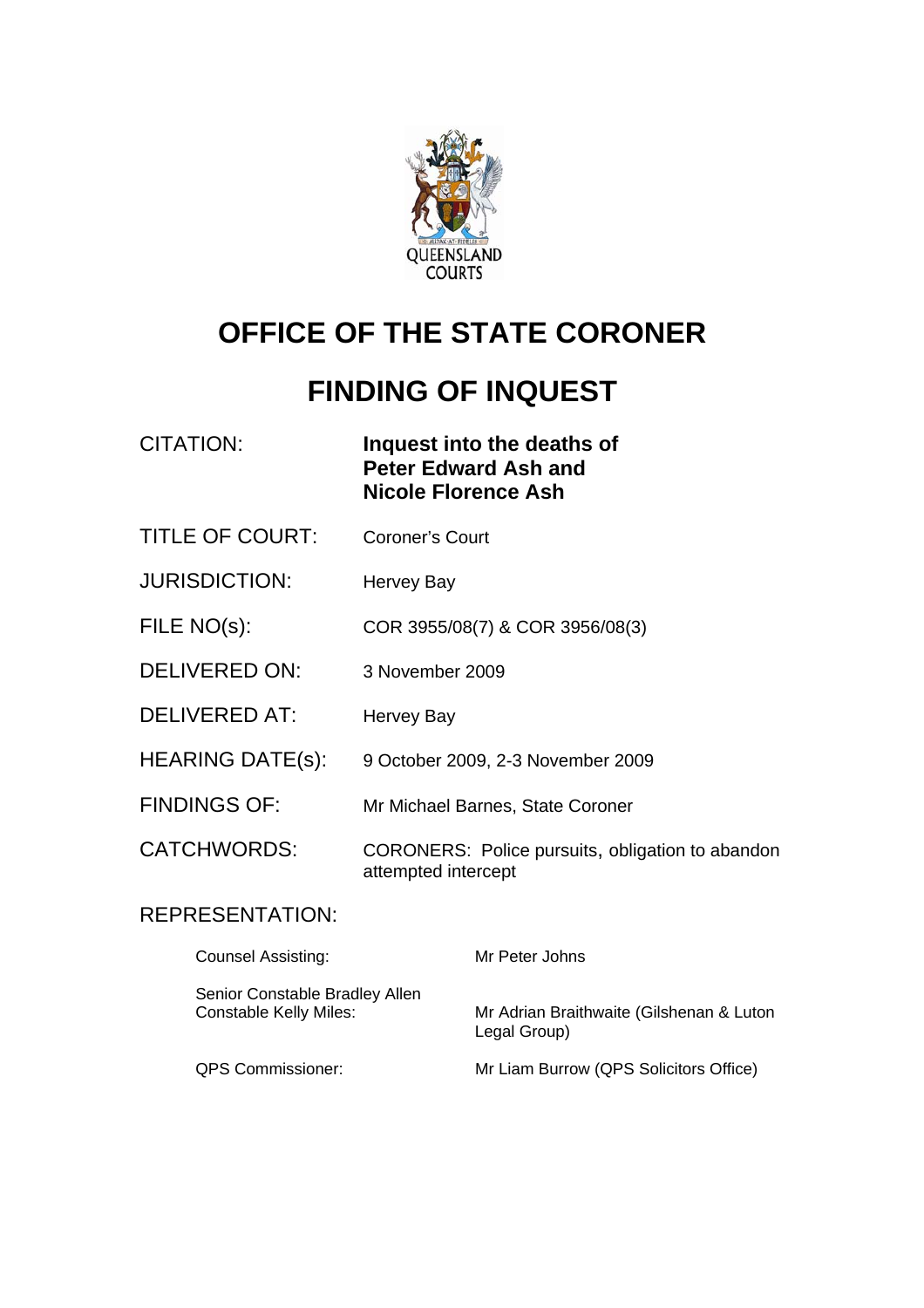#### **Table of Contents**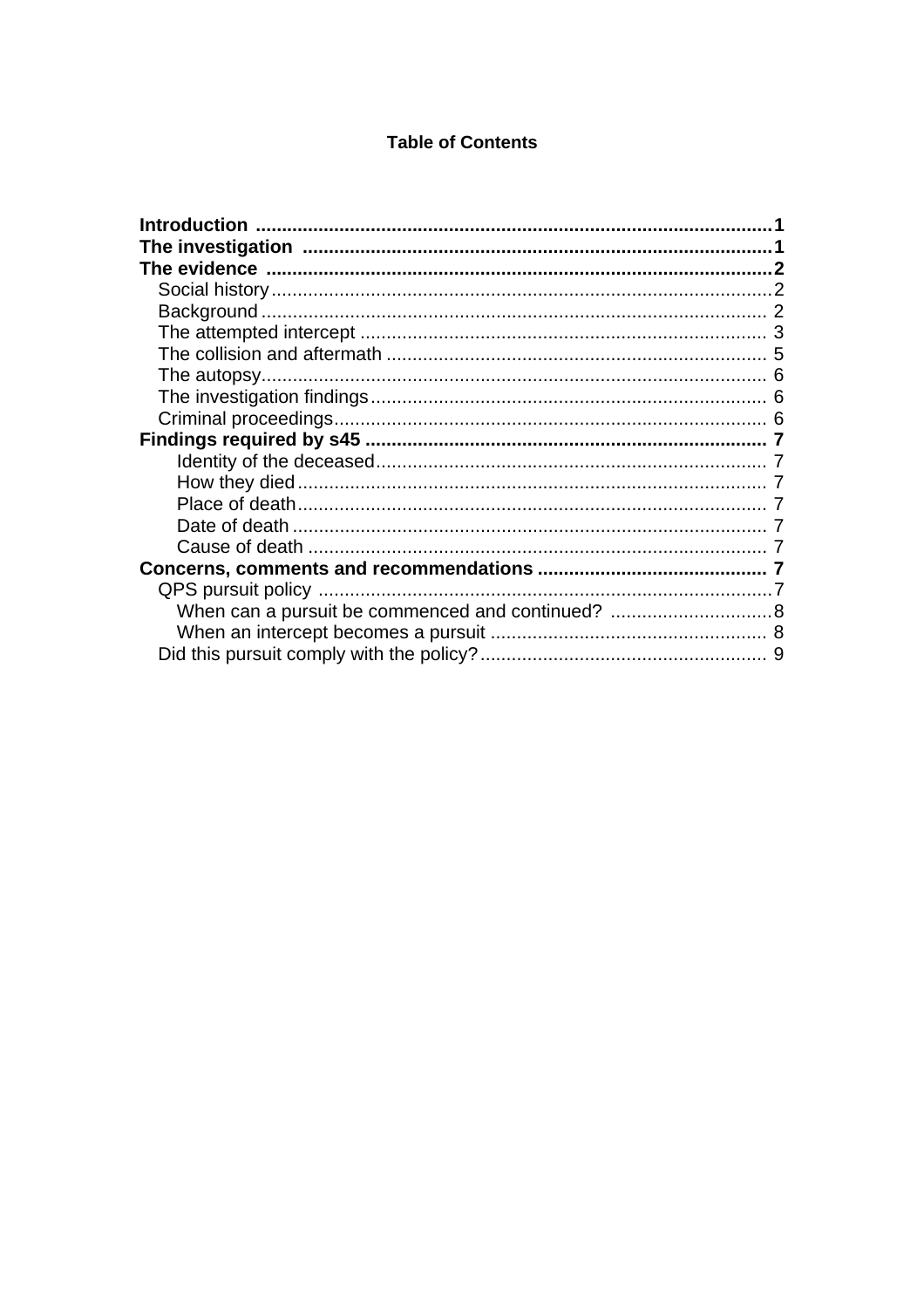<span id="page-2-0"></span>The *Coroners Act 2003* provides in s45 that when an inquest is held, the coroner's written findings must be given to the family of the people who died, each of the persons or organizations granted leave to appear at the inquest and to various officials with responsibility for the justice system including the Attorney-General and the Minister for Police, Corrective Services and Emergency Services. These are my findings in relation to the deaths of Nicole Florence Ash and Peter Edward Ash. They will be distributed in accordance with the requirements of the Act and posted on the website of the Office of the State Coroner.

# **Introduction**

Late on the evening of 18 July 2008 Peter Ash and his wife Nicole were driving east along the esplanade at Torquay in Hervey Bay. Without warning, their vehicle was struck from behind by a Mitsubishi Magna sedan travelling at high speed. This caused Mr Ash to lose control of his vehicle which collided with a power pole and tipped onto its roof. Mr and Mrs Ash were killed instantly.

Immediately prior to the crash, the Magna was being followed by a police vehicle. The officers in it had attempted to intercept the Magna by use of the lights and sirens on the police car, but the driver of the Magna had sped off, overtaking two other vehicles before crashing into the back of the Ashes' car.

These findings:-

- establish the circumstances in which the fatal injuries were sustained:
- confirm the identity of the deceased persons, the time, place and medical cause of their death; and
- consider whether the police officers involved acted in accordance with the Queensland Police Service (QPS) policies and procedures then in force.

As this is an inquest and not a criminal or civil trial, these findings will not seek to lay blame or suggest anyone has been guilty of a criminal offence or is civilly liable for the deaths. As the deaths followed immediately a series of events involving police and the incident was investigated by other police officers, the findings also critique the quality of that investigation.

# **The investigation**

The coronial investigation was conducted by the QPS Ethical Standards Command (ESC) and a detailed report was prepared by Detective Inspector Brendan Smith, then of the Internal Investigations Branch.

After securing the scene and arresting Mr Bonner, the police officers involved in the attempted intercept played no further part in the investigation. Officers from the Ethical Standards Command attended the scene within hours and commenced their investigations. Scenes of Crime and Scientific officers, as well as Accident Investigation Officers attended the scene. Photographs were taken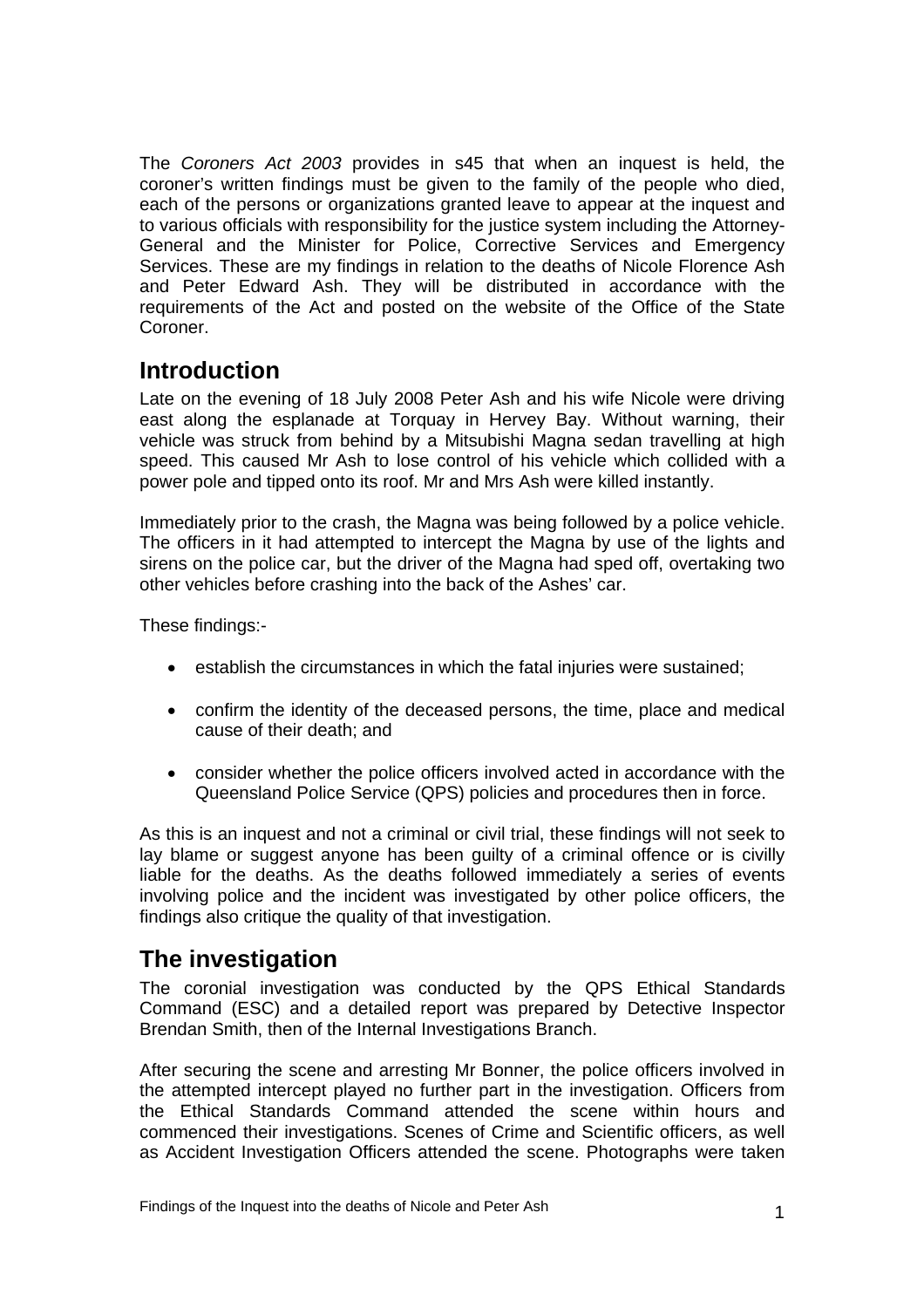<span id="page-3-0"></span>and a detailed scale plan of the scene was compiled. The vehicles and surrounding area were forensically examined and mechanical inspection subsequently undertaken on the vehicles involved.

Witness statements were obtained from a significant number of eye witnesses and interviews conducted with the occupants of the vehicle driven by Mr Bonner. Statements were obtained from all police officers involved in the immediate aftermath of the incident. The two police officers involved in the attempted interception were interviewed under direction on the morning of 19 July 2008 before taking part in video-taped re-enactments of the relevant events. Urine samples were taken from both officers and a blood sample taken from Mr Bonner. CCTV footage was seized from local businesses.

Inspector Smith obtained training records and other documentation relevant to the then recent implementation of an amended QPS pursuit policy. The coronial investigation ran concurrently with a criminal investigation that resulted in Mr Bonner being charged with two counts of dangerous operation of a motor vehicle causing death.

I am satisfied this matter has been thoroughly and professionally investigated and all sources of relevant information have been accessed and analysed. I commend Inspector Smith for his efforts.

# **The evidence**

I turn now to the evidence. Of course I can not even summarise all of the information contained in the exhibits and transcript but I consider it appropriate to record in these reasons the evidence I believe is necessary to understand the findings I have made.

## *Social history*

Peter Edward Ash, born 20 June 1963, and Nicole Florence Ash, born 31 January 1965, had been together for 24 years. They had a son and a daughter who are now young adults. Mrs Ash was a nurse and Mr Ash was studying to become a driving instructor. They lived at Port Vernon, having moved from Toowoomba in early 2008. At the time of their death they were 45 and 43 years of age respectively. They are sadly missed by their family and friends. I offer the family my sincere condolences.

## *Background*

On the afternoon of 18 July 2008 Samuel Bonner and Benjamin Tanna both of whom were then aged 22 and numerous others attended a birthday party at a house on Beach Road, Pialba. Both drank a quantity of full strength beer during the festivities - Mr Bonner estimates he drank 4 cans and Mr Tanna, ten. Mr Bonner also admits he smoked marihuana during the evening.

At around 11.00pm Mr Bonner decided to go for a drive and invited Mr Tanna to join him. They both took a beer with them to drink as they drove.

In the course of the drive. Mr Bonner recognised three women in the car park of a McDonalds fast food outlet and pulled up for a chat. The three women, Lisa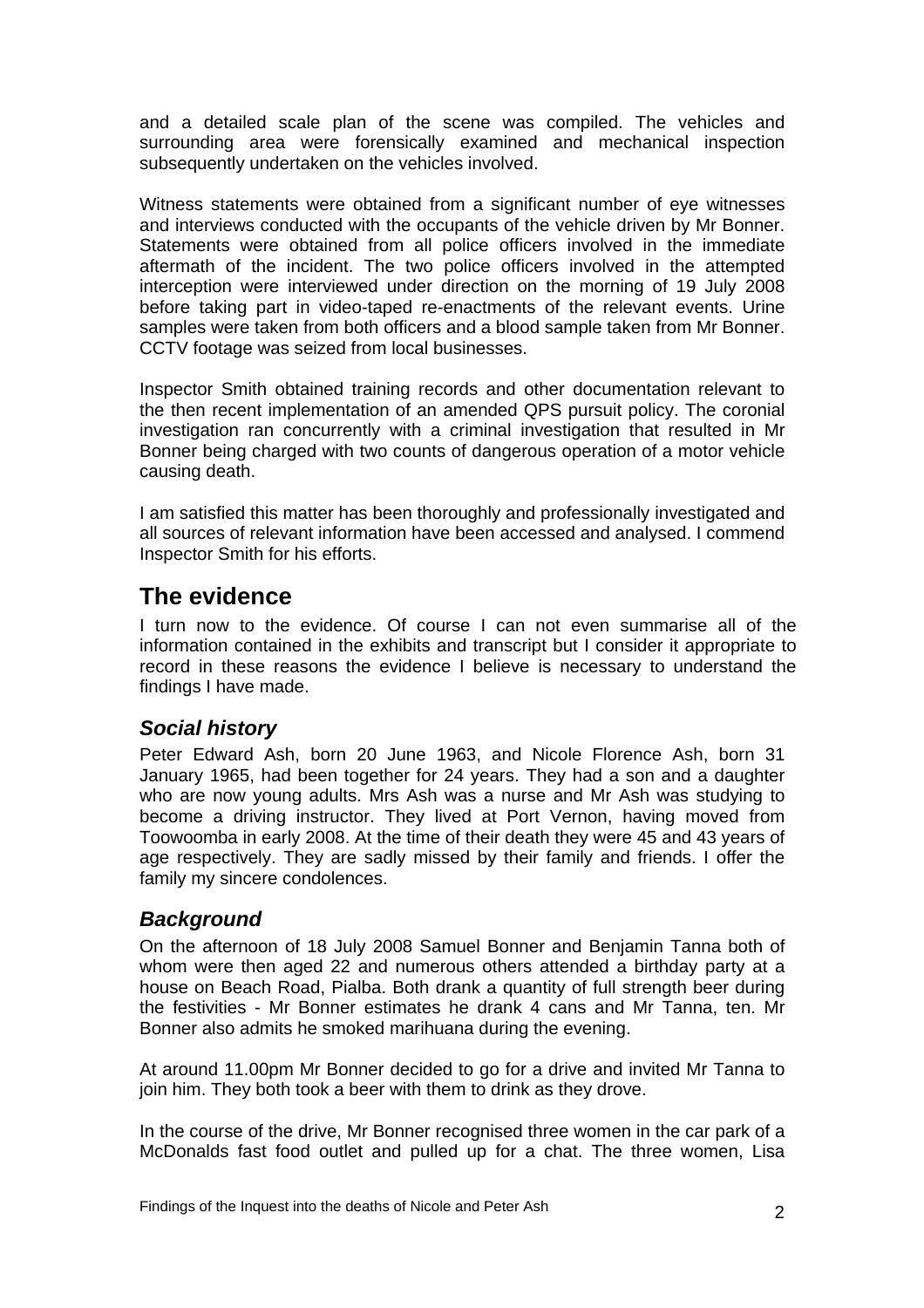<span id="page-4-0"></span>Green, 17, Jodie Bailey, 21, and Nicole Fleming, 21 asked Mr Bonner for a lift to Jodie's home in Urangan and he agreed.

They drove past the party in Beach road and onto the Esplanade, where they turned right and headed towards Urangan. The Esplanade between Pialba and Urangan runs in a west to east alignment.

Senior Constable Bradley Allen and Constable Kelly Miles of Hervey Bay police station commenced their shifts at 10.00pm on 18 July 2008. They were teamed together and performing mobile patrols around the town. They resolved to drive the length of the esplanade from Point Vernon to Urangan. Consequently, at about 11.25pm they were travelling west on the esplanade near its intersection with Main Street Pialba when Mr Bonner and his passengers passed them travelling in the Magna in the other direction.

Senior Constable Allen says he concluded that the vehicle was speeding and that it may have had an unlawful modification that accentuated its exhaust note. Constable Miles denied thinking the car was speeding but noted its unusual sound. In any event they decided they would intercept the vehicle and have the driver produce his license and undertake a random breath test, as they were entitled to do.

Constable Miles considered it wasn't safe to execute a u-turn where the cars passed and so she drove the 100 to 150 metres to the intersection of Main Street and the Esplanade and negotiated a round-about that allowed the police car to head back along the Esplanade in the direction the Magna had taken. This manoeuvre caused the officers to lose sight of Mr Bonner's car and so as they made their way east they checked side streets for any sign of it.

Quite soon they saw the tail lights of a car that might have been the one they were seeking, but it was a significant distance ahead of them. CCTV footage from the Beach House Hotel at Scarness, approximately 2 kilometres west of the roundabout, shows the police vehicle 46 seconds behind the Magna.

As the vehicles travelled towards Torquay the officers again sighted the Magna some 400-500 metres ahead and then quickly closed on it. CCTV footage from Morroco's Nightclub at Torquay, about 1.3 km west of the Beach House Hotel, shows the police vehicle travelling only 4 seconds behind the Magna, which, if the vehicles were moving at 60 km/hr, would have put them about 65 metres apart.

The CCTV footage confirms that at this point the police officers had not switched on their lights and is consistent with their contention that they did not attempt to intercept the Magna until after this point. It also shows both vehicles travelling considerably faster than other traffic captured on the camera.

#### *The attempted intercept*

At around this point the people in the Magna realised the police were behind them. One of the girls says that when this happened the driver immediately increased his speed. Soon after she saw the red and blue lights of the police vehicle in the rear view mirror of the Magna.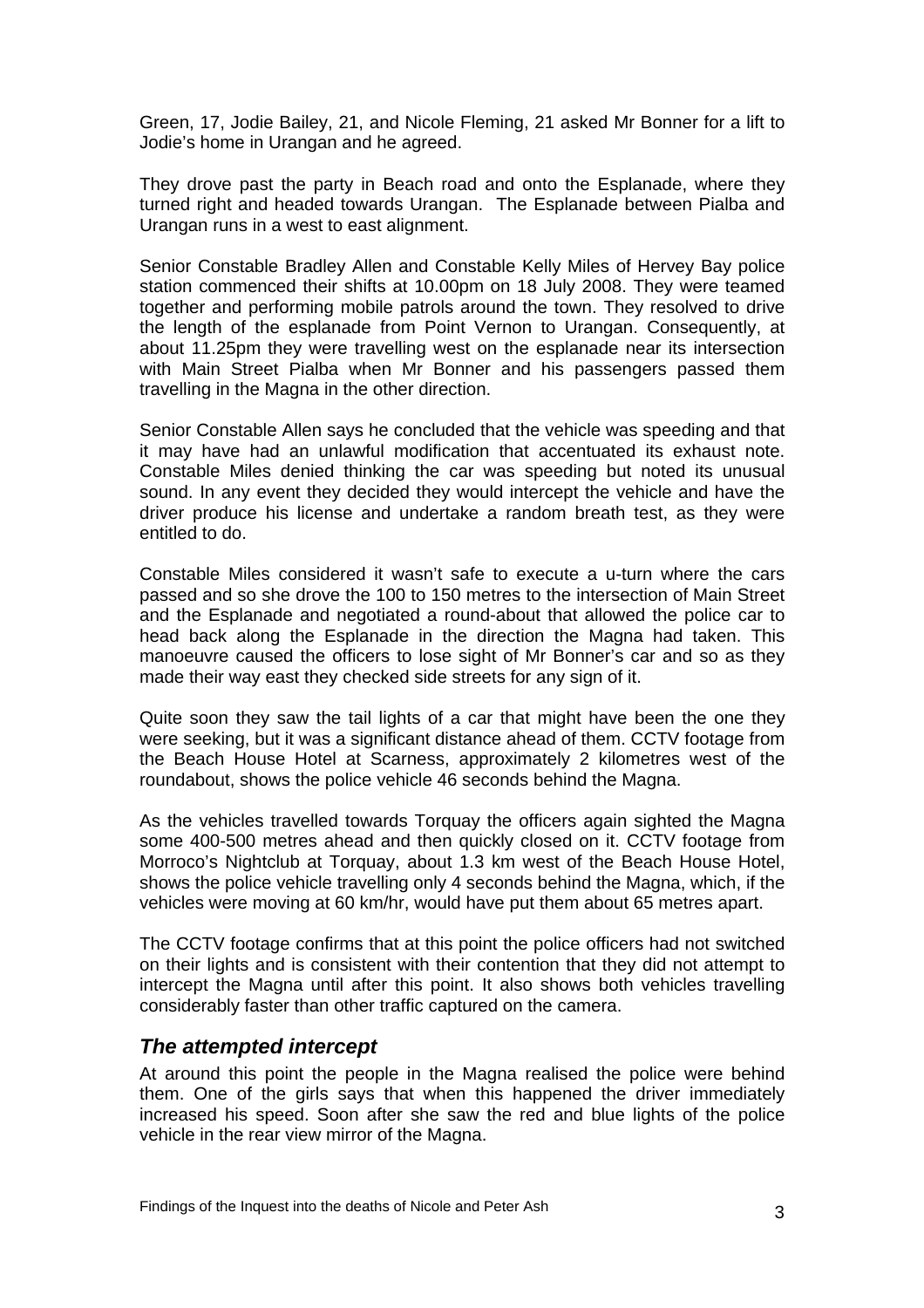Jodie Bailey says that when they went past the Torquay Hotel she looked at the Magna's speedometer and saw it was 120km/hour. She and the other girls began to scream and to tell Mr Bonner to stop but he ignored them. Mr Tanna gave a similar version and said that between Scarness and Torquay the Magna was travelling at about 100km/hr. He also said that Mr Bonner accelerated as soon as he realised the police were behind him.

Mr Bonner said in evidence that as they were going along the esplanade in Scarness he was driving at about 60 km/hr and that he sped up when he saw the police behind him. He wasn't really thinking but that as soon as he saw the police coloured lights he just reacted in an attempt to get away, knowing that he had been drinking.

Ms Bailey said that a little further on, they rounded a left hand bend and came upon two cars and Mr Bonner, without hesitation, overtook them. These vehicles are also seen on the CCTV footage recorded at the Morocco night club. At that point they were 32 and 46 seconds respectively in front of the Magna.

The police officers say that the Magna was not speeding to any great degree when they caught up to it and that the police car was travelling at between 60 and 70 km/hr. In evidence Senior Constable Allen says that he observed the Magna preparing to overtake the two cars referred to by Ms Bailey and that this motivated him to activate the bar lights. He didn't mention this in any of the three earlier versions he gave much closer to the date of the incident and I conclude this evidence can not be relied upon. I am more persuaded by the original evidence of both officers that as they passed Fraser Street, they had caught up to the Magna and the road widened making it an appropriate intercept point.

The evidence of the various witnesses as to the position of the police car when the bar lights and siren were activated varies somewhat, as would be expected. I conclude this occurred in the vicinity of Macks Road, between 800 and 500 metres west of the crash scene.

The cars that were overtaken were a private vehicle and a courtesy bus. Witnesses in those vehicles say the Magna shot past at high speed and without hesitating. The bus driver estimates it was travelling at up to 120km/hr. Senior Constable Allen agrees. A passenger in the private car said the police car was "a couple of seconds" behind the Magna; the bus driver estimated the distance between the two vehicles as 50 metres.

Marie-Lou Balk was driving the private vehicle immediately in front of the Magna prior to the attempted interception. She says she was travelling at 50km per hour and that when the Magna overtook her it was travelling faster than 100km per hour. Nathan Roots was in the same vehicle and gave evidence at the inquest. He recalls only that the Magna was going very fast and that the engine was revving loudly. Both of these witnesses recall being overtaken by the police car within a couple of seconds.

Patrick McNamara was driving in front of Ms Balk in the Hervey Bay Boat Club Courtesy Bus. He estimates that he was travelling at 45 to 50km per hour and that the Magna was travelling at 120km per hour when it overtook him. He noticed the police vehicle behind him and pulled over to allow it to pass.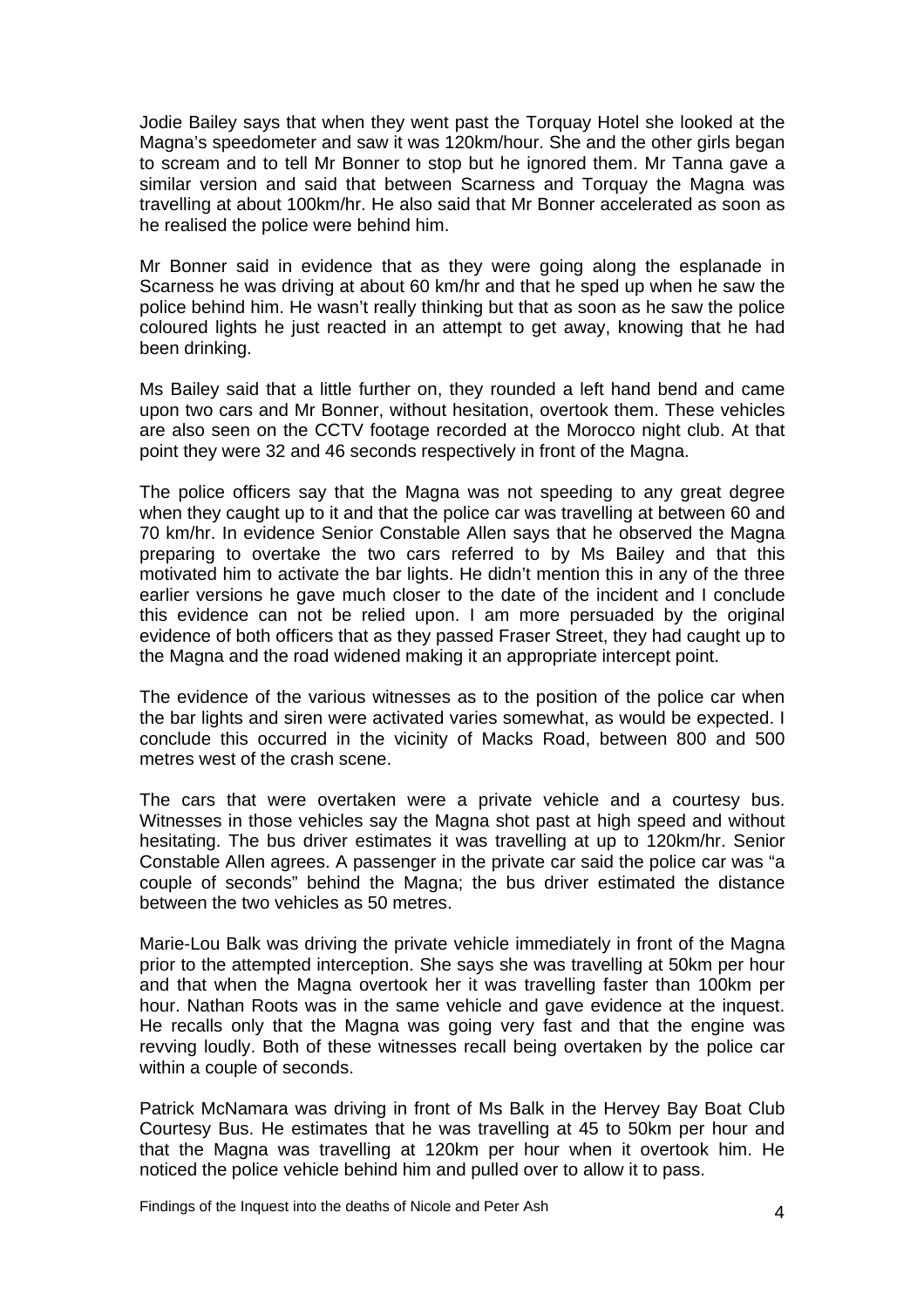<span id="page-6-0"></span>Both witnesses also say the police car was going considerably slower than the Magna: the bus driver said in his statement he thought it was moving at 100km/hr but he conceded in evidence that it could have been slower. I accept the submission that Mr McNamara's estimation of the speed can not be given great weight but I don't accept the evidence or submission that the police car did not increase its speed when the Magna failed to stop and sped off. Numerous witnesses said they thought the police car was chasing the Magna; although the bus driver said in evidence that when it came past him, he formed the view the police officers had "given up the chase." Nonetheless the police vehicle quickly drew away from him so there was soon some distance between them.

Constable Miles agreed she accelerated in order to overtake the vehicle driven by Ms Balk and the mini bus but by the time she had overtaken these vehicles she noticed the Magna had 'sped away' to be around 300 metres in front of her and so she took her foot off the accelerator. Senior Constable Allen recalls that by the time they passed the mini bus the Magna was 'pulling well away up the road'. He contacted police communications at this point with the intention of asking other vehicles to look out for the Magna.

Constable Miles states that when she had taken her foot off the accelerator, her intention to abandon the attempted intercept was manifested by her reaching to switch off the lights and sirens. She was not successful in this regard due to her unfamiliarity with the placement of the relevant switch in the vehicle she was driving that evening.

At the inquest Senior Constable Allen said for the first time that he made a conscious decision to leave the flashing lights on to warn other road users but told Constable Miles to turn off the siren. In view of the ever increasing distance between the police car and the Magna this is illogical and unconvincing.

At this moment the officers saw movement and sparks on the road in front of them. The radio transmission from Senior Constable Allen to police communications – following immediately on from his earlier brief communication indicates it was immediately clear to him that a serious accident had occurred.

The witnesses in the Magna said they saw the other car but the Magna was travelling too fast to avoid it. Ms Bailey suggested the other vehicle, which we now know contained Mr and Mrs Ash may have been slowing to turn right.

#### *The collision and aftermath*

The Magna collided with the rear right hand side of the Ashes' Mazda propelling it forward and to the left. The Mazda side-swiped a parked vehicle, struck a power pole on the passenger side and then tipped over onto its roof. Mrs Ash was thrown from the vehicle while Mr Ash remained trapped upside down in the driver's seat when it came to rest.

Mr Bonner, unsurprisingly, lost control of the Magna which crossed onto the wrong side of the road, colliding with another parked vehicle and a concrete power pole.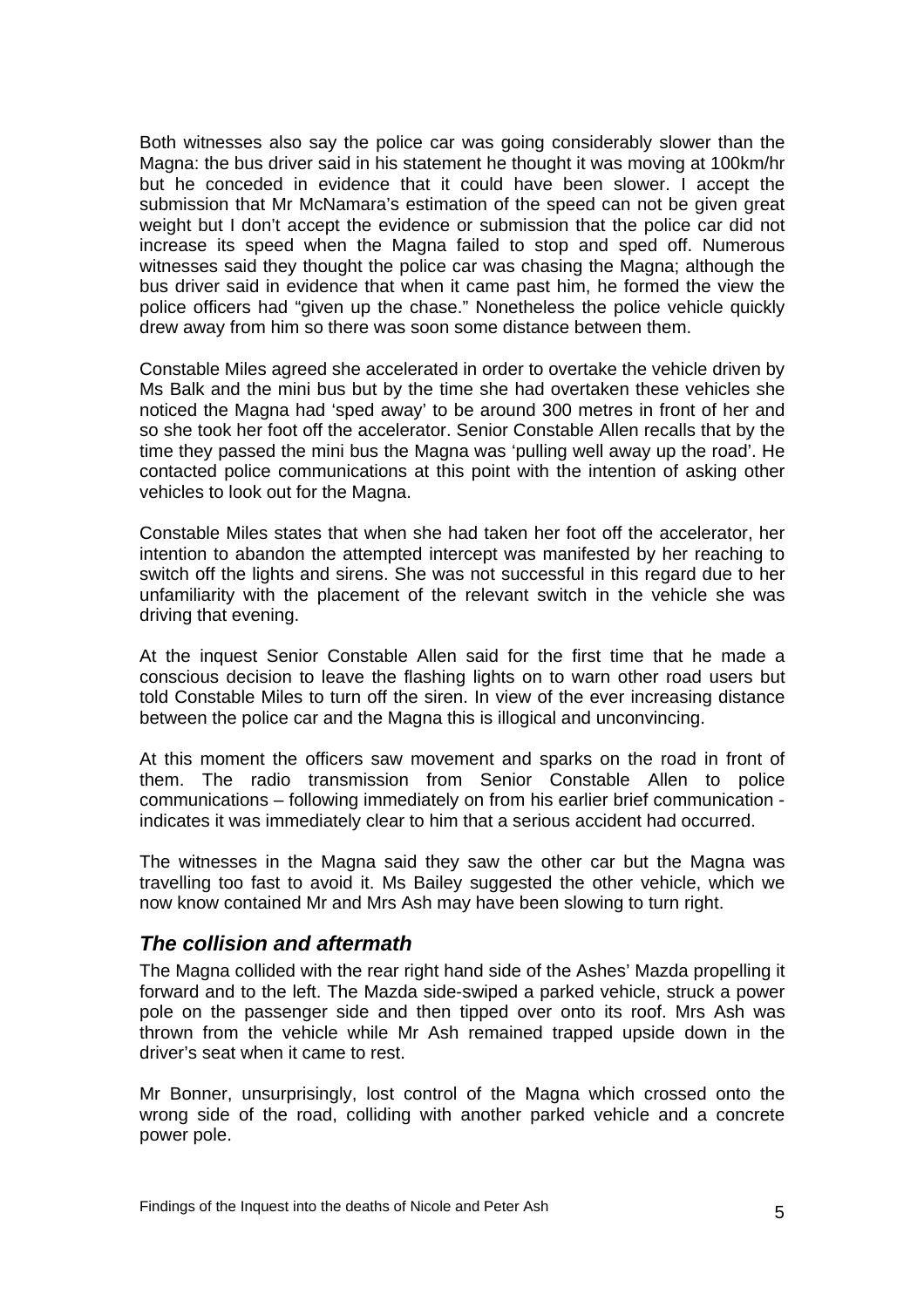<span id="page-7-0"></span>Senior Constable Allen and Constable Miles were quickly on the scene and attended to Mr and Mrs Ash but neither had a pulse and it was immediately clear that they were deceased. The three women in the rear of the Magna were injured in the collision. Mr Bonner and Mr Tanna had only minor injuries and both were arrested at the scene, although Mr Tanna was subsequently released.

QAS and QFRS officers attended the scene and transported the injured to hospital.

The bodies of Mr and Mrs Ash were also taken to Hervey Bay Hospital where life extinct certification was formalised at 5am on 19 July 2008. The bodies were later identified by their daughter Sharray Ash.

#### *The autopsy*

Autopsy examinations were carried out on the bodies of Mr and Mrs Ash on 23 July 2008 and 22 July 2008 respectively.

Blood and urine samples taken during the autopsy examination were analysed and showed that neither was affected by alcohol at the time of death. The injuries suffered were consistent with a motor vehicle accident and autopsy reports were issued recording the cause of death as follows:

- Nicole Ash 1(a) Multiple trauma, *due to or as a consequence from*  1(b) Motor vehicle accident
- Peter Ash 1(a) Cerebral haemorrhage, *due to or as a consequence from*  1(b) Head injury

## *The investigation findings*

Tests conducted on blood taken from Mr Bonner confirmed his blood alcohol reading at 0.078% and revealed the presence of active and inactive metabolites of cannabis. An analysis of Mr Bonner's toxicology results by Dr Adam Griffin led him to opine that at the time of the collision Mr Bonner's ability to control a motor vehicle would have been severely impaired. Dr Griffin noted the depressant effect of the two drugs on the central nervous system would have been additive.

Analysis of urine samples taken from the two police officers revealed neither was affected by alcohol or drugs.

Mechanical inspection of the Magna by a QPS Vehicle Inspections officer found the front and rear left hand tyres to be devoid of sufficient tread and in an unsatisfactory condition, but otherwise found no defects which may have contributed to the accident.

## *Criminal proceedings*

On 10 November 2008 Samuel Bonner pleaded guilty to two counts of dangerous driving causing death and was sentenced to eight years imprisonment.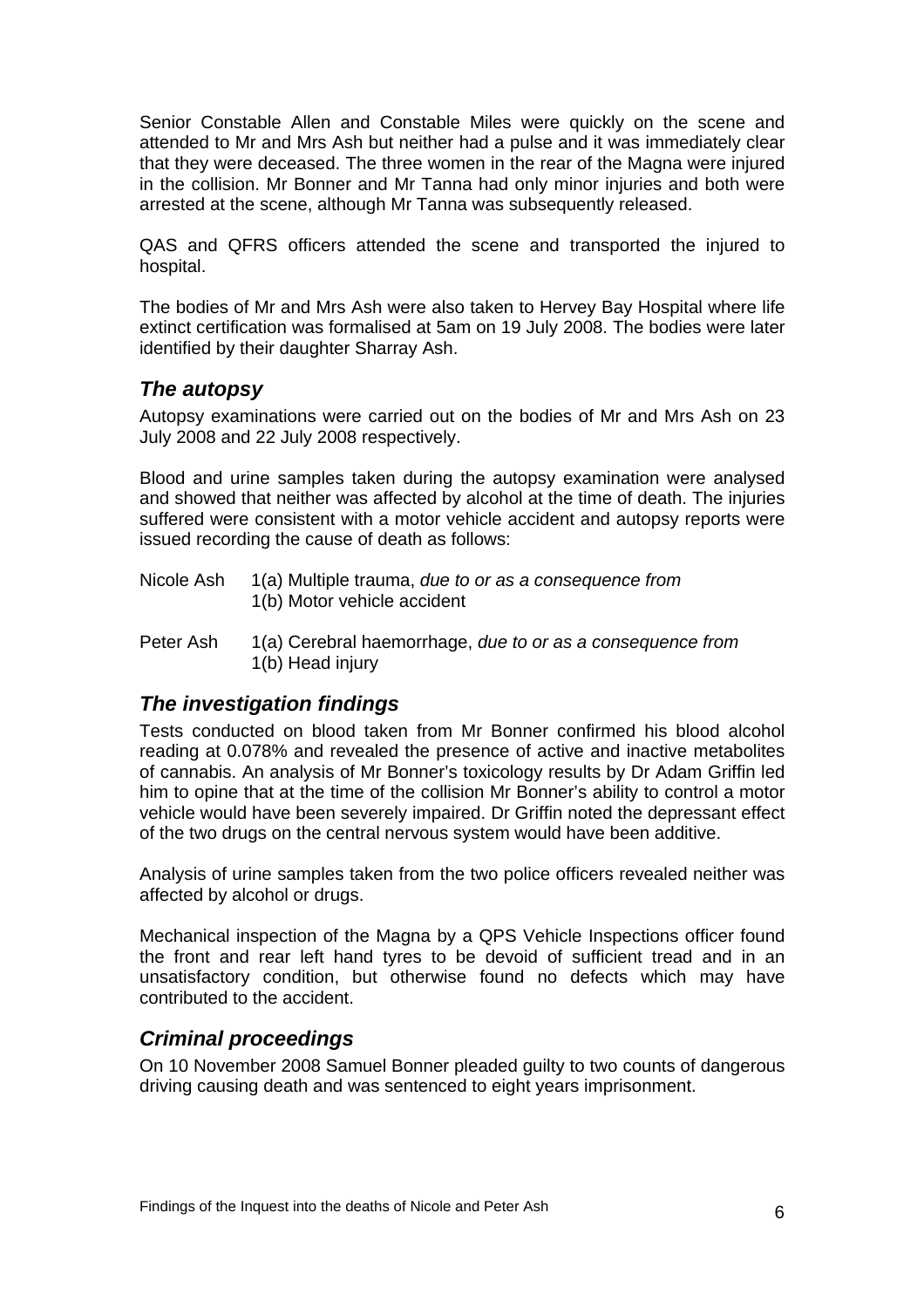# <span id="page-8-0"></span>**Findings required by s45**

I am required to find, as far as is possible, who the deceased people were, how they died, when and where they died and what caused their death. As a result of considering all of the material contained in the exhibits and the evidence given by the witnesses, the material parts of which I have summarised above, I am able to make the following findings.

| Identity of the deceased - | The deceased were Nicole Florence Ash and<br><b>Peter Edward Ash</b>                                                                                                                             |
|----------------------------|--------------------------------------------------------------------------------------------------------------------------------------------------------------------------------------------------|
| How they died -            | They died as a result of injuries sustained when<br>their vehicle was struck by another vehicle<br>which, at the time, was attempting to evade<br>police officers who had tried to intercept it. |
| <b>Place of death -</b>    | They died at Hervey Bay in Queensland.                                                                                                                                                           |
| Date of death -            | Mr and Mrs Ash died on 18 July 2008.                                                                                                                                                             |
| Cause of death -           | Mrs Ash died as a result of multiple trauma<br>and Mr Ash died from cerebral haemorrhage<br>suffered in the moments after collision.                                                             |

# **Concerns, comments and recommendations**

Section 46, in so far as it is relevant to this matter, provides that a coroner may comment on anything connected with a death that relates to public health or safety, the administration of justice or ways to prevent deaths from happening in similar circumstances in the future.

The direct cause of the terribly sad deaths of Nicole and Peter Ash was the dangerous drunken driving of Samuel Bonner. I am unaware of anything I could suggest that might reduce the likelihood of young men engaging in such high risk behaviour – it is a problem that has confronted society for centuries that has been amplified more recently by the ready availability of powerful cars, drugs and alcohol.

More amenable to change are the policies and practices of the Queensland Police Service. Accordingly I shall summarise the relevant policies and consider whether they were adhered to by the officers involved in this case. I shall have regard to any lessons that may be learnt from this case when compiling a report into those policies that reviews similar assessments made in relation to seven other deaths that were associated with police pursuits and that have been the subject of inquests in recent months.

# *QPS pursuit policy*

On 1 October 2006 the QPS initiated the trial of a new pursuit policy in the Redcliffe and Toowoomba police districts. On 1 January 2008 that policy was implemented state wide. These reforms evidence the ongoing commitment of the QPS to the pursuit of excellence in this very challenging area of public policy.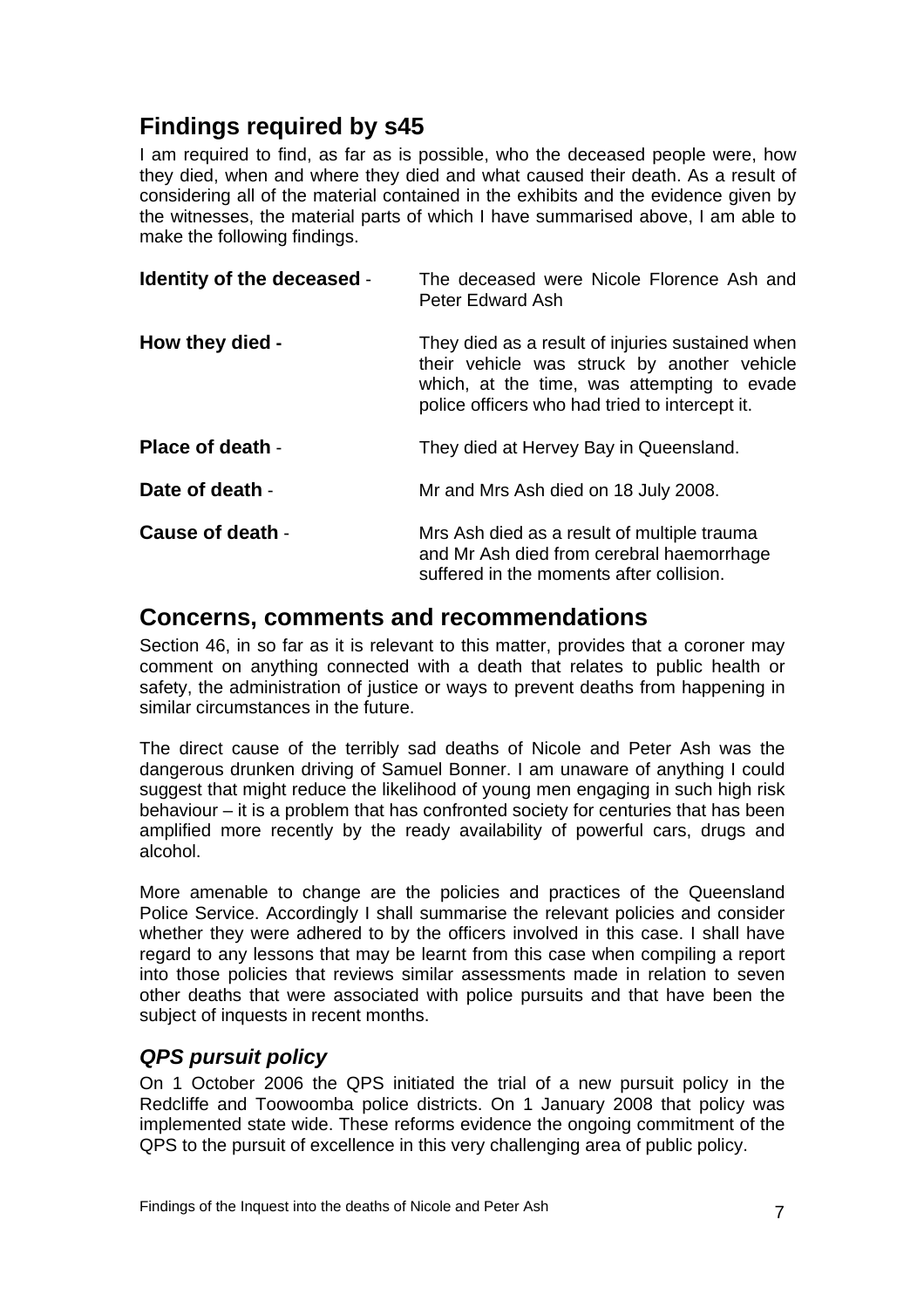<span id="page-9-0"></span>I am satisfied that the officers involved in the case had received timely training in the policy and had a sufficient working knowledge of it.

I shall now summarise those parts of the policy relevant to this case.

#### **When can a pursuit be commenced and continued?**

The principles underpinning the policy are outlined in the Operational Procedures Manual (OPM). Those of particular relevance to this case are:

- *(i) Pursuit driving is inherently dangerous. In most cases the risk of the pursuit will outweigh the benefits.*
- *(ii) Pursuits should only be commenced or continued where the benefit to the community of apprehending the offender outweighs the risks.*
- *(iii) If in doubt about commencing or continuing a pursuit, don't.*

The policy assures officers that suspects who fail to stop when directed will still be the subject of law enforcement action, but less dangerous means than high speed pursuits will be utilised. It says:-

*The revised pursuit policy seeks to shift the manner of apprehension of people who fail to be intercepted from pursuits into other strategies. The Service will continue to apprehend offenders who fail to be intercepted but pursuits will not be the principal means of effecting apprehension.* 

The policy requires the pursuing officers to balance the utility of a pursuit against the risks it generates. The utility is gauged by considering the consequences of failing to intercept the pursued – the seriousness of the offences the person fleeing may have committed and the strength of the evidence indicating they have committed those offences. In this balancing exercise, issues of safety are to weigh more heavily than has been the case under earlier policies.

According to the policy, "pursuit" means the continued attempt to intercept a vehicle that has failed to comply with a direction to stop where it is believed on reasonable grounds the driver of the other vehicle is attempting to evade police.

"Intercept" means the period from deciding to direct the driver of a vehicle to stop until either the driver stops or fails to stop. It includes the period when the police vehicle closes on the subject vehicle in order to give the driver a direction to stop.

The policy specifically excludes some matters from being sufficient on their own to justify the commencement of a pursuit. These are termed "*non-pursuit matters"* and they include license and vehicle checks, random breath tests and traffic offences.

#### **When an intercept becomes a pursuit**

When an officer is attempting to intercept a vehicle, if the vehicle fails to stop as soon as reasonably practicable; and the officer reasonably believes the driver of the vehicle is attempting to evade police a pursuit is commenced if the officer continues to attempt the intercept.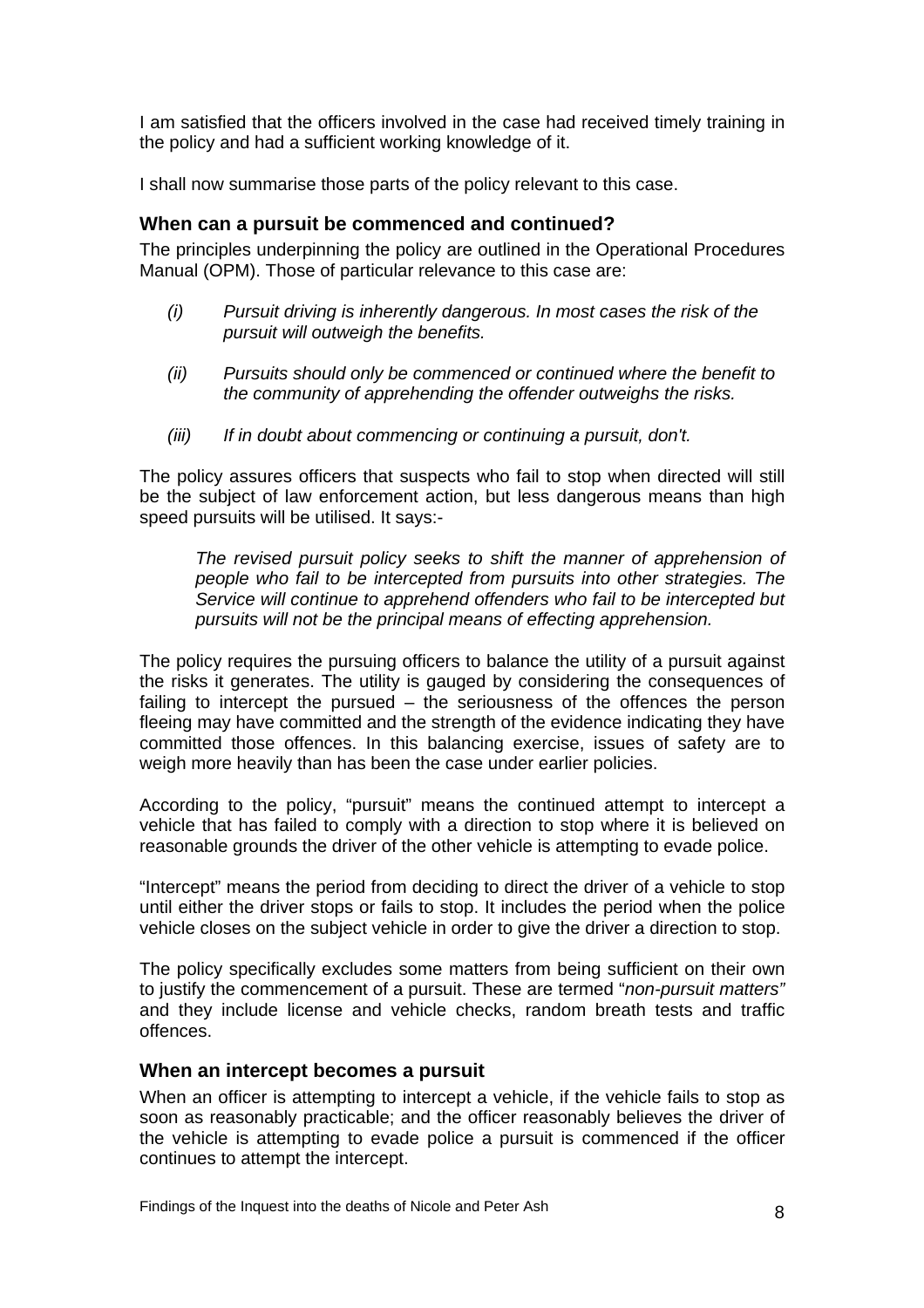<span id="page-10-0"></span>The reference to "reasonably believes" means the question is not determined by the subjective views of the pursuing officer, rather, as with most aspects of law enforcement, officers must align their conduct with what a reasonable officer would do or believe in the circumstances.

If a pursuit is not justified, an attempted intercept must be abandoned. In such cases the officer must turn off the flashing lights and siren, pull over and stop the police vehicle at the first available safe position.

## *Did this pursuit comply with the policy?*

As the two officers involved acknowledged, there was no justification to commence a pursuit of the Magna driven by Mr Bonner if he failed to comply with their direction to stop: the attempted intercept was clearly for a 'non-pursuit matter'. There was, therefore, an obligation to abandon the attempted intercept once the Magna failed to stop as soon as reasonably practicable and the officers believed on reasonable grounds that the driver was attempting to evade police.

It is obvious the officers made a concerted effort to locate the Magna with a view to intercepting it, as was appropriate. I do not accept the submission that they meandered along the Esplanade: the CCTV footage at the Beach House Hotel and the Morocco nightclub indicates they narrowed the gap from about 750 metres to about 65 metres over the 1.3 km interval between those points. While the possibility of the Magna slowing for pedestrians or traffic can not be excluded, the footage at the latter location shows that by then the police car was in hot pursuit. I also accept the evidence of those in the Magna that when the police car closed on it Mr Bonner accelerated. This is supported by the speed with which he caught up to the courtesy bus which at the nightclub was over 500 metres ahead of the Magna.

We now know that Mr Bonner was attempting to evade the police and in my view that was the most reasonable and obvious interpretation of his overtaking the other vehicles after the police officers activated the flashing lights and siren on their vehicle. On that basis, continuing to attempt to intercept him by also overtaking the same vehicles rather than stopping and extinguishing the bar lights would be in breach of the policy.

Even after overtaking the bus the police officers did not stop their vehicle and extinguish the lights and siren as required when an attempted intercept is abandoned.

I accept however, those views have been reached with the luxury of extended forensic analysis of the circumstances. Police officers must be given some latitude or lee-way when their conduct concerning such matters is being critiqued having regard to the dynamic and volatile setting in which they must make the relevant decisions. These are not scientific calculations which can be determined with precision: rather officers must weigh heterogeneous imponderables and balance competing interests. They can only be expected to act reasonably and to comply with policy to the best of their ability.